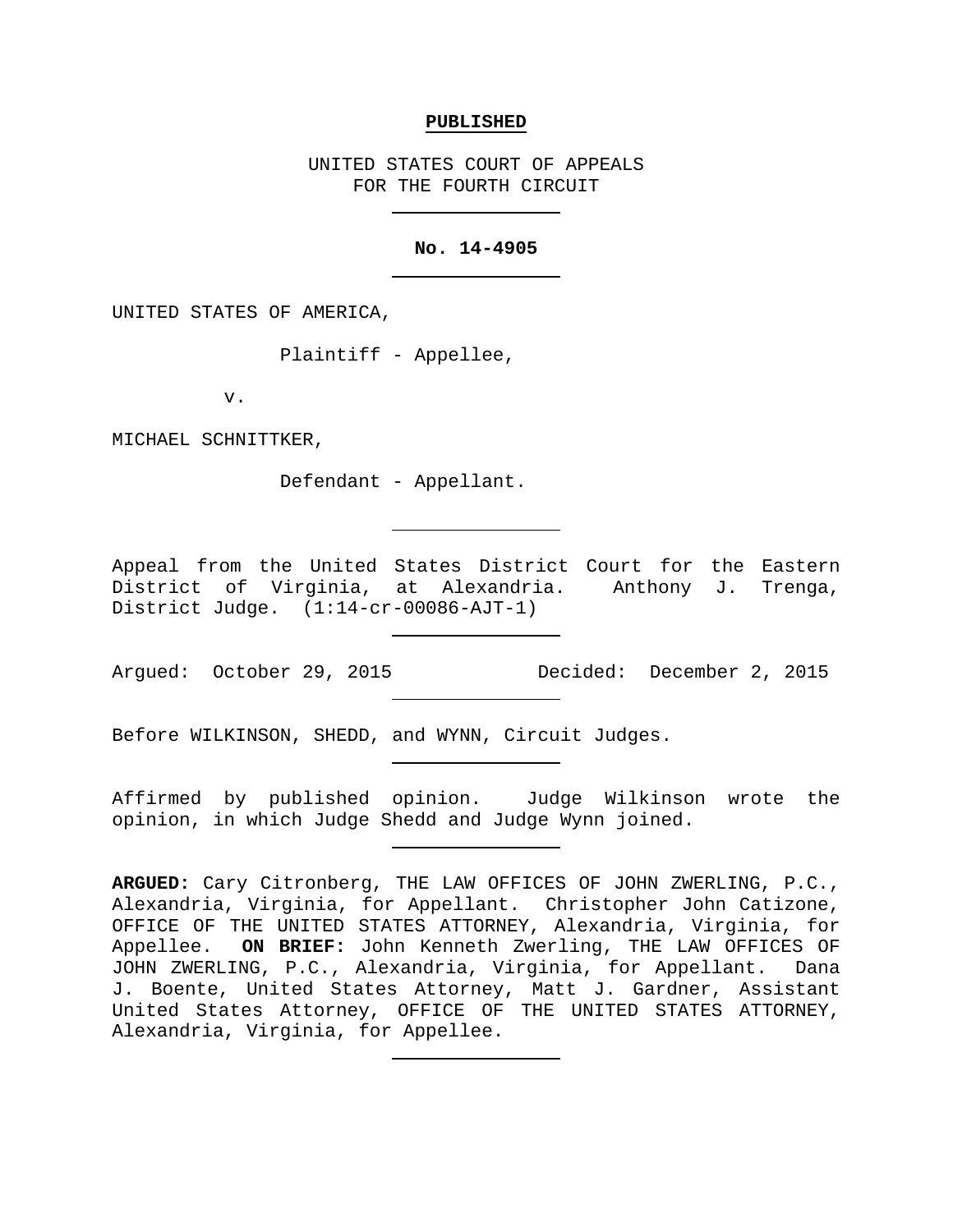WILKINSON, Circuit Judge:

This appeal involves the application of the Double Jeopardy Clause when a criminal defendant pleads guilty to one crime in an indictment and elects to go to trial on the other. Appellant Michael Schnittker appeals his conviction for receipt of child pornography in violation of 18 U.S.C. § 2252(a)(2). Schnittker argues that his prosecution and conviction under 18 U.S.C. § 2252(a)(2) should have been barred by the Fifth Amendment's Double Jeopardy Clause because of his earlier plea to possession of child pornography in violation of 18 U.S.C. § 2252(a)(4). Because we find no double jeopardy violation, we reject Schnittker's argument and affirm his conviction.

# I.

On November 7, 2013, federal agents executed a search warrant on Schnittker's home. During the search, the agents seized two hard drives: a Western Digital hard drive and a Maxtor hard drive. Computer forensic analysis showed that the hard drives collectively contained approximately 18,000 pornographic images or videos, and that a great many of the images or videos on each hard drive were of child pornography.

On March 6, 2014, a grand jury indicted Schnittker for receipt of child pornography, in violation of 18 U.S.C. § 2252(a)(2) (Count 1), and possession of child pornography, in violation of 18 U.S.C. § 2252(a)(4) (Count 2).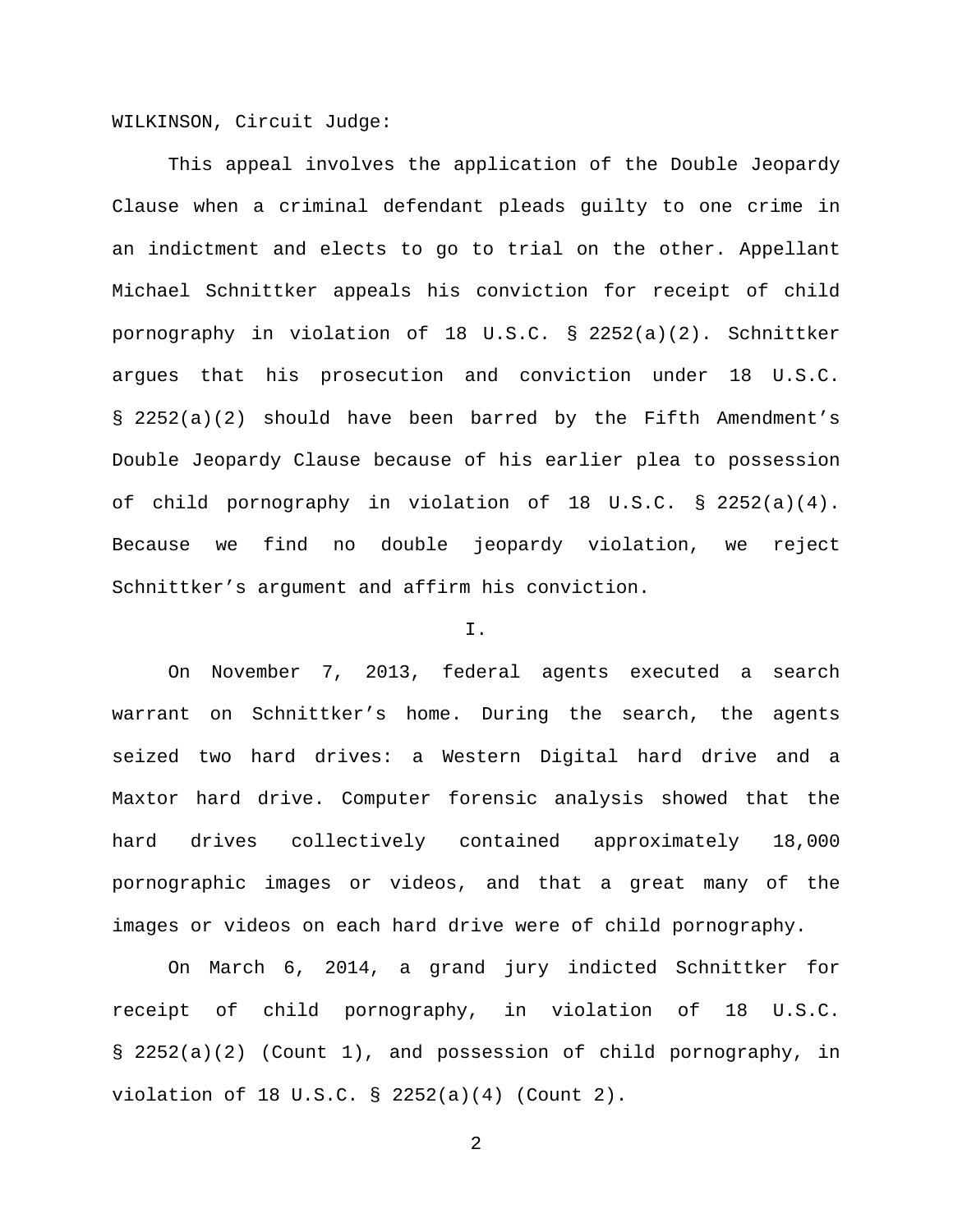The indictment spoke in general terms. Both Count 1 and Count 2 referred to "any visual depiction of a minor engaging in sexually explicit conduct . . . . " J.A. 14-15. And neither Count 1 nor Count 2 named the child pornography files or hard drives that supported the prosecution. In addition, the indictment's forfeiture notice provided that "[u]pon a conviction for violating 18 U.S.C. Sections 2252(a)(2) or (a)(4), the defendant MICHAEL SCHNITTKER shall forfeit to the United States any and all matters which contain visual depictions of minors engaged in sexually explicit conduct . . . . " J.A. 16. The notice listed Schnittker's "Generic Computer" and both the Western Digital hard drive and the Maxtor hard drive as property to be forfeited upon conviction.

A few weeks later, defense counsel informed the government that Schnittker intended to plead guilty to Count 2 (the possession charge) and go to trial on Count 1 (the receipt charge). Perhaps sensing a double jeopardy claim in the offing, the government sent an email to defense counsel to "make it express" that the child pornography on the Maxtor hard drive would support Count 1 and the child pornography on the Western Digital hard drive would support Count 2. J.A. 252. Defense counsel then asked the government to clarify what child pornography was on each hard drive. In its reply, the government attached spreadsheets that listed the child pornography files on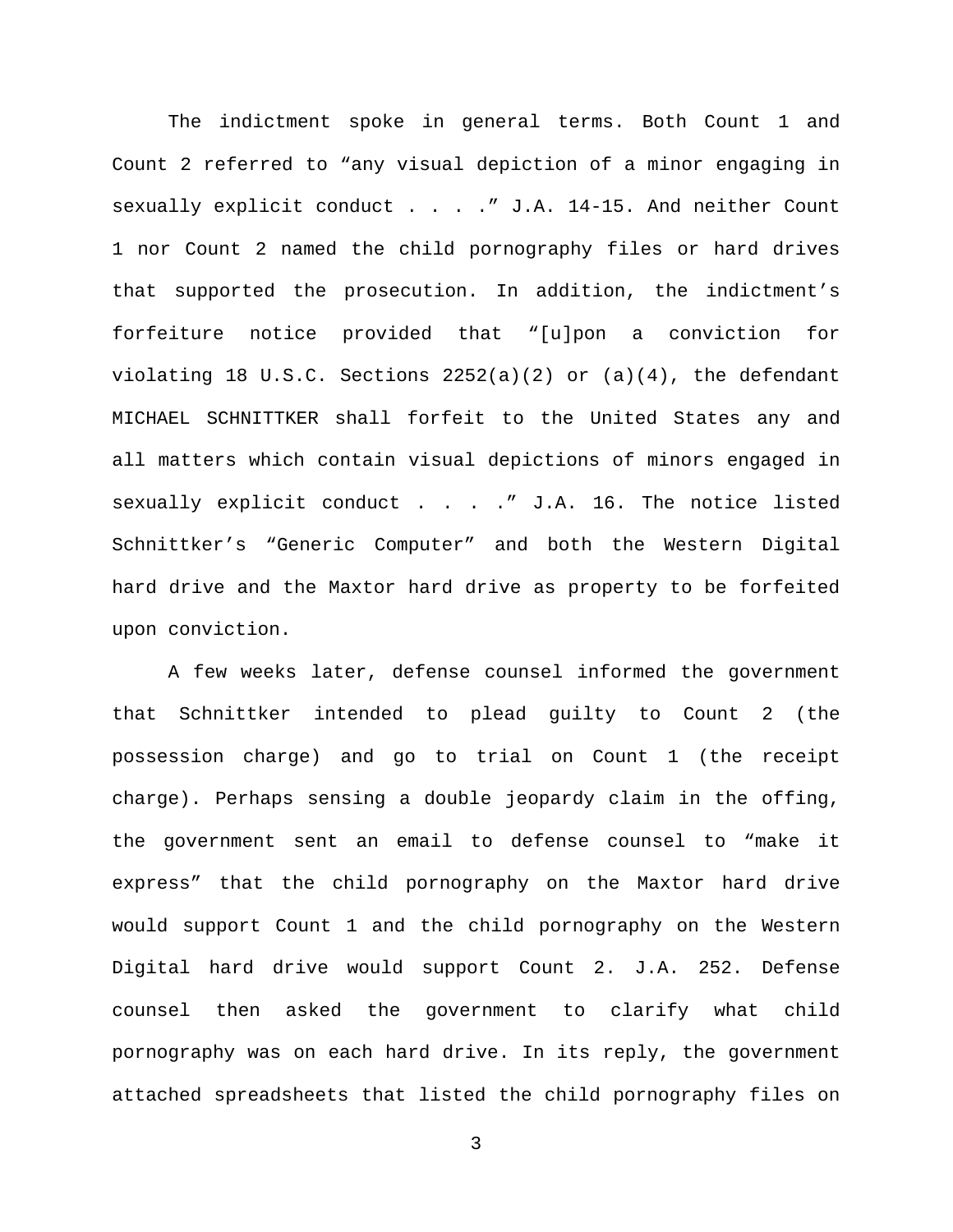each hard drive reviewed by the forensics expert. A review of these spreadsheets showed that at least some of the file names on the Maxtor hard drive were different from the file names on the Western Digital hard drive. The government told defense counsel that, "[a]t trial, [it] could use any of the child pornography from the Maxtor hard drive to support the receipt count." J.A. 251.

In conjunction with Schnittker's decision to plead guilty to Count 2 (possession), Schnittker, defense counsel, and the government signed a statement of facts detailing the evidence supporting Schnittker's plea. The statement of facts named the Western Digital hard drive but did not mention the Maxtor hard drive. It provided that the Western Digital hard drive "contained over a thousand images and videos of child pornography." J.A. 21. The statement of facts also had a general reservation provision stating that it did "not include each and every fact known to the Defendant or the government, and it is not intended to be a full enumeration of all of the facts surrounding the Defendant's case." J.A. 22.

Schnittker's plea hearing occurred on April 17, 2014. At the start of the hearing, the government made one point "for the record."

**The Government:** "[T]he plea is to Count 2, which is possession. Count 1 is for receipt of child pornography. Just to state for the record, there are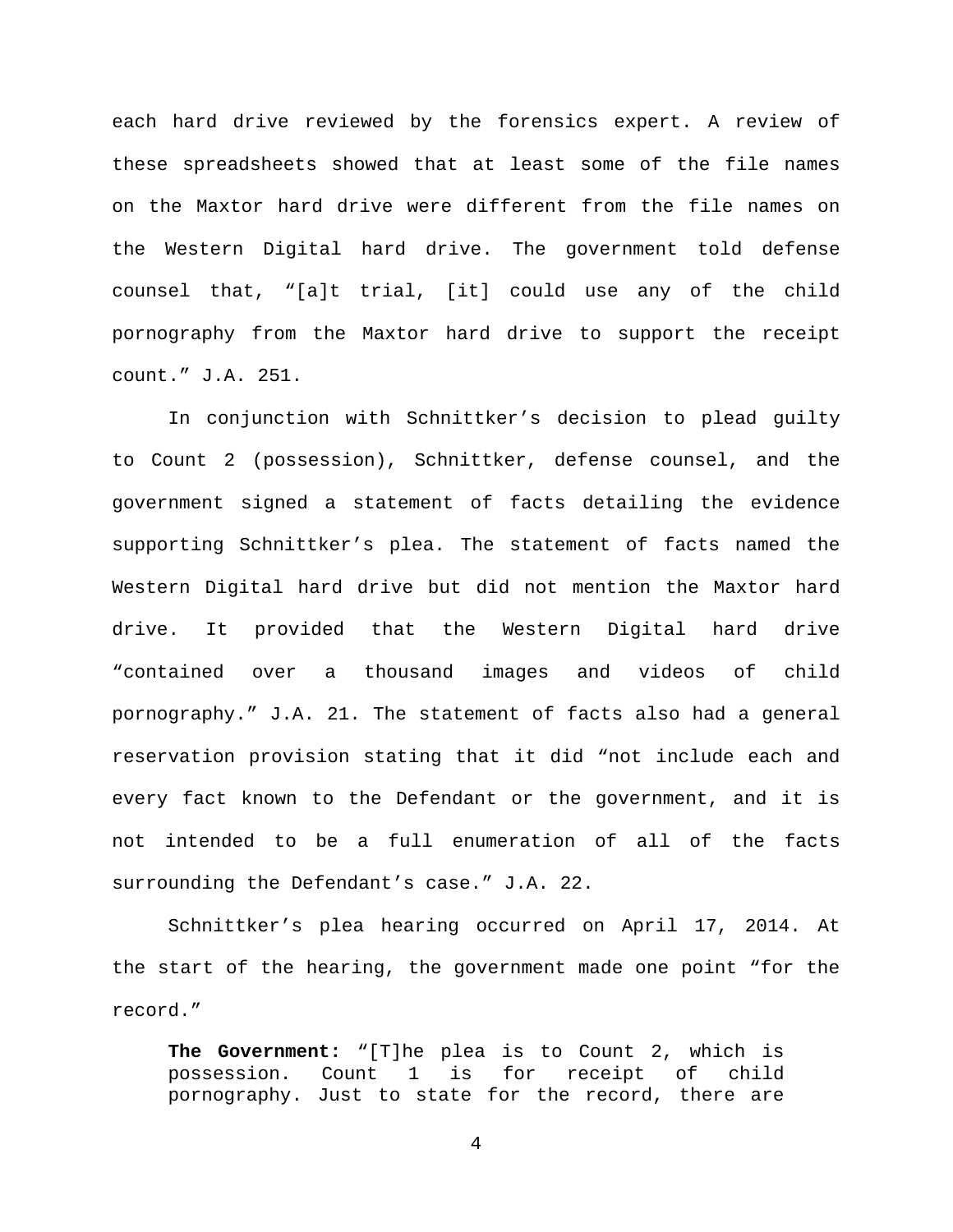two external hard drives. They both contain child pornography in this case. The Western Digital hard drive is the -- I'm sorry. The possession count is for the Western Digital hard drive and the child pornography on that. The other hard drive is a Maxtor hard drive. The child pornography on that goes to the receipt count and won't be the subject of the plea today."

**The Court:** "All right. Is the second hard drive the only hard drive the government is relying on for the purposes of the receipt charge?"

**The Government:** "Yes."

**The Court:** "All right." J.A. 26-27.

Later during the hearing, the district court asked the government about the proof it would have used at trial on the possession count. The government explained that it would have relied on the child pornography on the Western Digital hard drive. Consistent with the statement of facts, the government did not mention the Maxtor hard drive. J.A. 39-40.

Also during the hearing the district court conducted a plea colloquy with Schnittker. The district court confirmed that Schnittker's plea was "knowing and voluntary," that he did not have "any difficulty understanding . . . anything about the[] proceedings," that he did "not disagree with anything the government ha[d] told the Court about [his] conduct" and that he "understood everything" contained in the statement of facts. J.A. 43, 29, 41. At the conclusion of the hearing, Schnittker pled guilty to Count 2.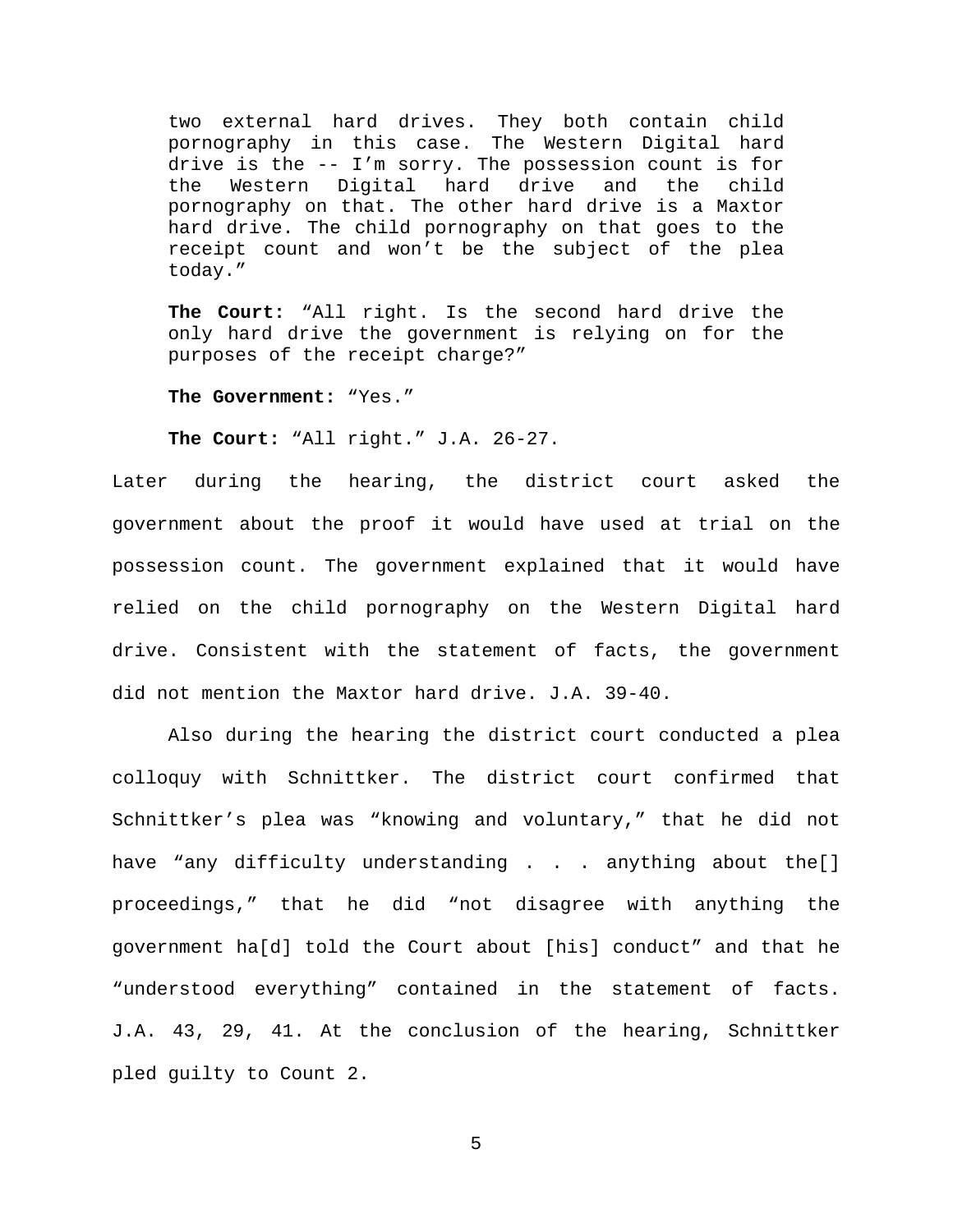On April 24, 2014, the government obtained a superseding indictment. This indictment differed from the first indictment only in that it moved the start date of the unlawful activity covered by Count 1 forward from January 2011 to April 2010. Shortly after obtaining the superseding indictment, the government moved to dismiss that indictment's Count 2, as Schnittker had already pled guilty to possession of child pornography under the first indictment.

A few days later, the government filed a Rule 404(b) notice, stating that it would use Schnittker's plea to possession of child pornography on the Western Digital hard drive to prove in the upcoming trial that Schnittker received child pornography on the Maxtor hard drive.

At Schnittker's bench trial for receipt of child pornography the government presented evidence showing that the Maxtor hard drive contained child pornography. A government witness acknowledged that the Maxtor hard drive contained child pornography files that were also on the Western Digital hard drive, but she also confirmed that there were "a lot of files that were not duplicates." J.A. 162-63. And in its response to Schnittker's motion to dismiss on double jeopardy grounds, the government pointed to the spreadsheets it had produced showing that the Maxtor hard drive contained files different from those on the Western Digital hard drive.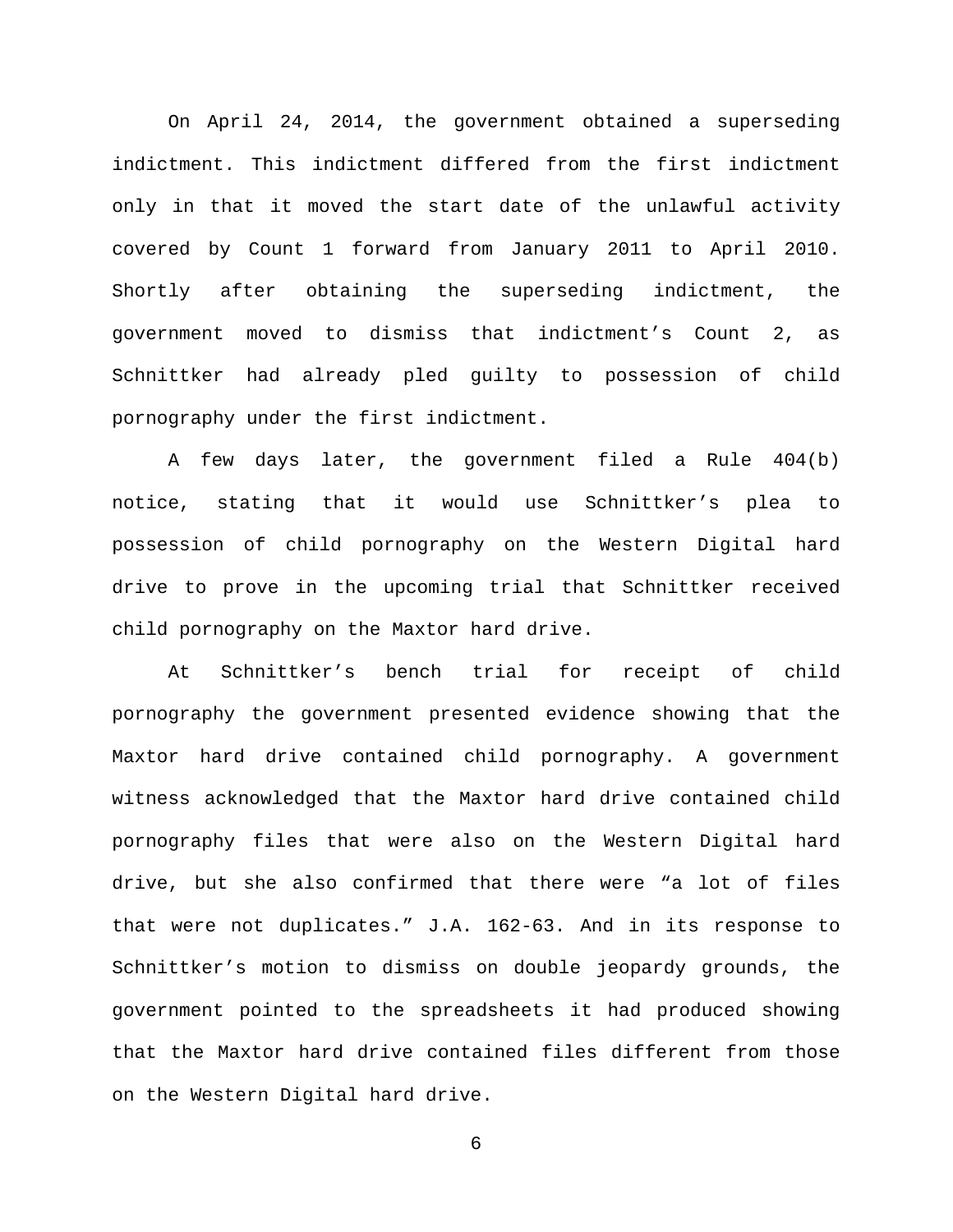At the close of the government's evidence, Schnittker moved to dismiss the superseding indictment, claiming that his prosecution under Count 1 violated the Double Jeopardy Clause. Specifically, Schnittker argued that his plea to possession under Count 2 covered both the Western Digital hard drive and the Maxtor hard drive, and that this plea, in conjunction with the date change in the superseding indictment, barred the government from prosecuting and convicting him for receipt under Count 1. The district court took briefing on the double jeopardy question and, on August 18, 2014, issued a written order denying Schnittker's motion.

At the same time that it ruled on Schnittker's double jeopardy motion, the district court denied Schnittker's Rule 29 motion for judgment of acquittal, finding that the evidence the government had presented relating to the Maxtor hard drive allowed a reasonable trier of fact to make a finding of receipt of child pornography beyond a reasonable doubt. The district court found Schnittker guilty of receipt of child pornography under Count 1 the following day, and entered judgment on Count 1 and Count 2 on November 21, 2014. Schnittker timely appealed, and continues to argue that his earlier guilty plea under Count 2 barred the government's later prosecution and conviction under Count 1.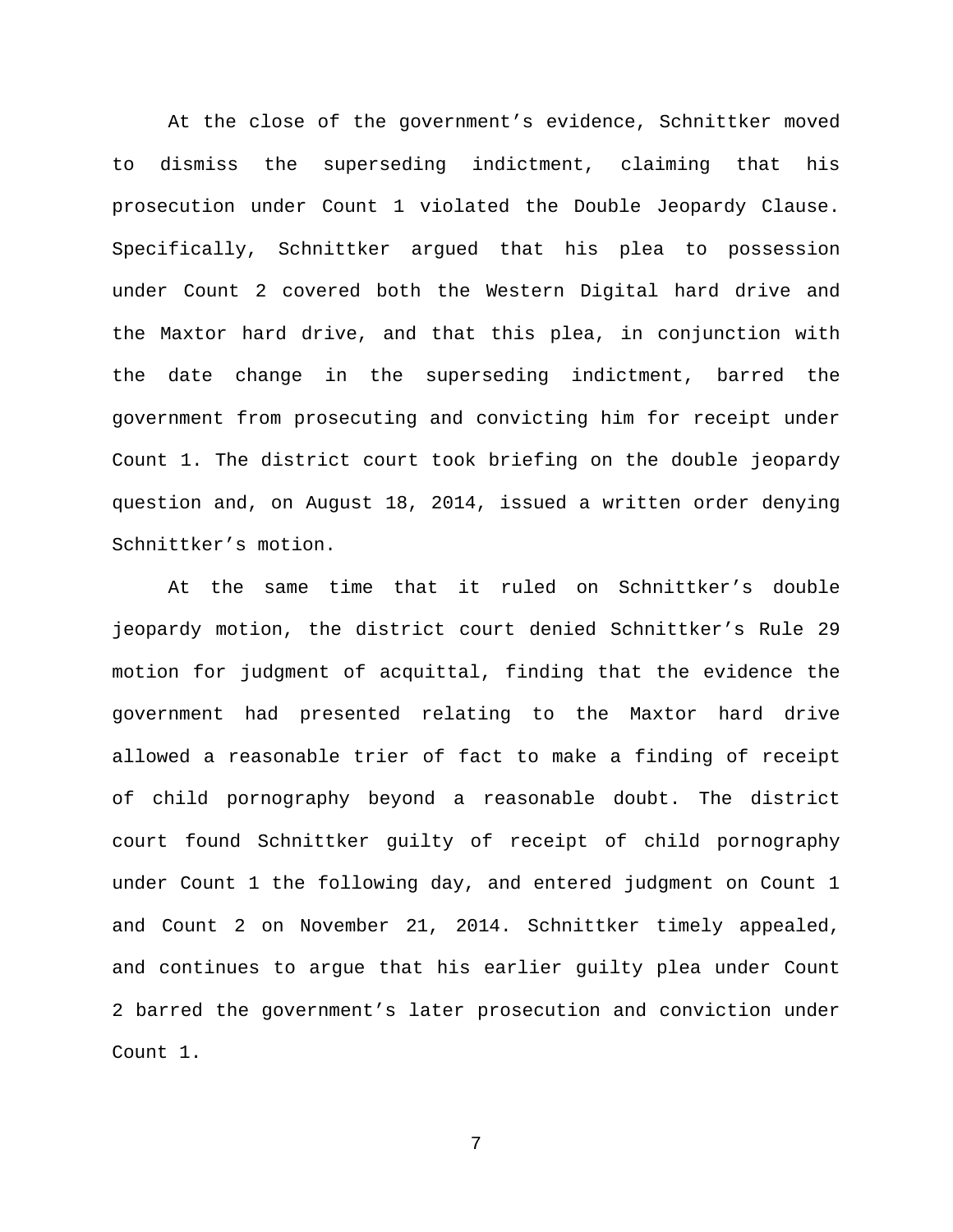We review de novo questions concerning the Double Jeopardy Clause. United States v. Studifin, 240 F.3d 415, 418 (4th Cir. 2001). That clause protects persons from being "subject for the same offence to be twice put in jeopardy of life or limb." U.S. Const. amend. V. One aspect of this protection prohibits the government from subjecting a person to "multiple punishments for the same offense." Ohio v. Johnson, 467 U.S. 493, 498 (1984); Missouri v. Hunter*,* 459 U.S. 359, 366-67 (1983). This prohibition attaches if the subject offenses "are in law and in fact the same offense." United States v. Crew, 538 F.2d 575, 577 (4th Cir. 1976); see also Blockburger v. United States, 284 U.S. 299, 304 (1932).

As the government notes, Appellee's Br. at 8-9, our sister circuits appear to agree that possession of child pornography is a lesser-included offense of receipt of child pornography, reasoning that the crime of possession of child pornography under 18 U.S.C. § 2252(a)(4) does not contain an element different from the elements that constitute the crime of receipt of child pornography under 18 U.S.C. § 2252(a)(2). United States v. Benoit, 713 F.3d 1, 14 (10th Cir. 2013) (reviewing cases). Assuming without deciding that the subject offenses in this case are the same in law, we turn to the question of whether the two

II.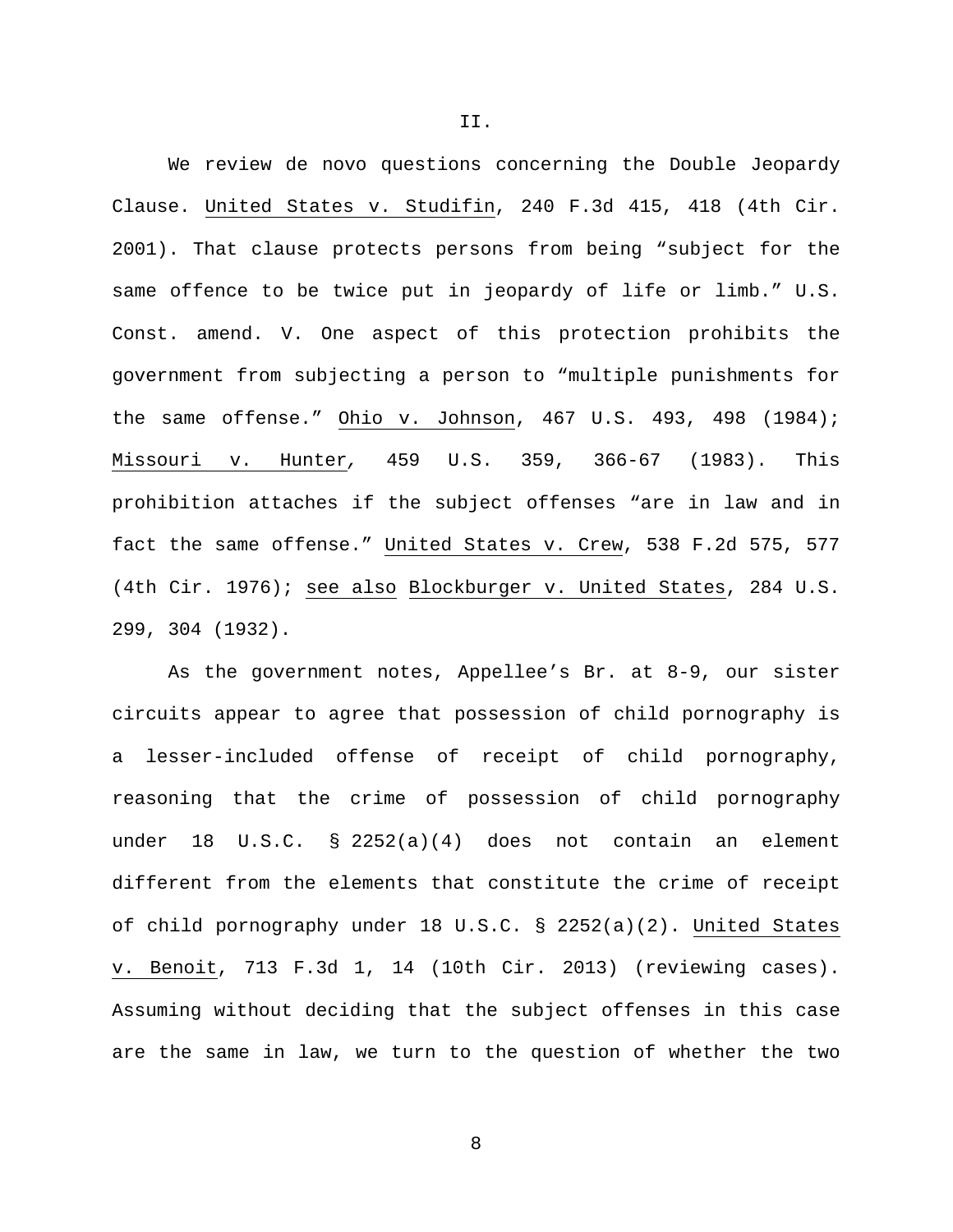offenses with which Schnittker was charged are also the same in fact.

"To determine whether two offenses . . . are the same in fact, a court must ascertain whether a reasonable person familiar with the totality of the facts and circumstances" would construe the count to which the defendant pled guilty "to cover the offense charged" later in the prosecution. See United States v. Olmeda, 461 F.3d 271, 282 (2d Cir. 2006). This is an "objective" inquiry. Id. And it is not limited to the indictment language only, but extends to "the entire record" of the proceedings. Benoit, 713 F.3d at 17. Importantly, the inquiry must focus on what a reasonable person would understand at the time the defendant entered his plea, because that is the time at which jeopardy attaches. Olmeda, 461 F.3d at 282.

Our review of the record in this case leads us to conclude that an objective person in Schnittker's position would have understood that he was pleading guilty to possession of child pornography only in regard to the child pornography on the Western Digital hard drive. Admittedly, Count 1 and Count 2 of the indictment referred generally to child pornography, the indictment's forfeiture clause referenced both hard drives, and the statement of facts supporting Schnittker's guilty plea contained an open-ended reservation provision. But these points are not enough to overcome the mass of evidence demonstrating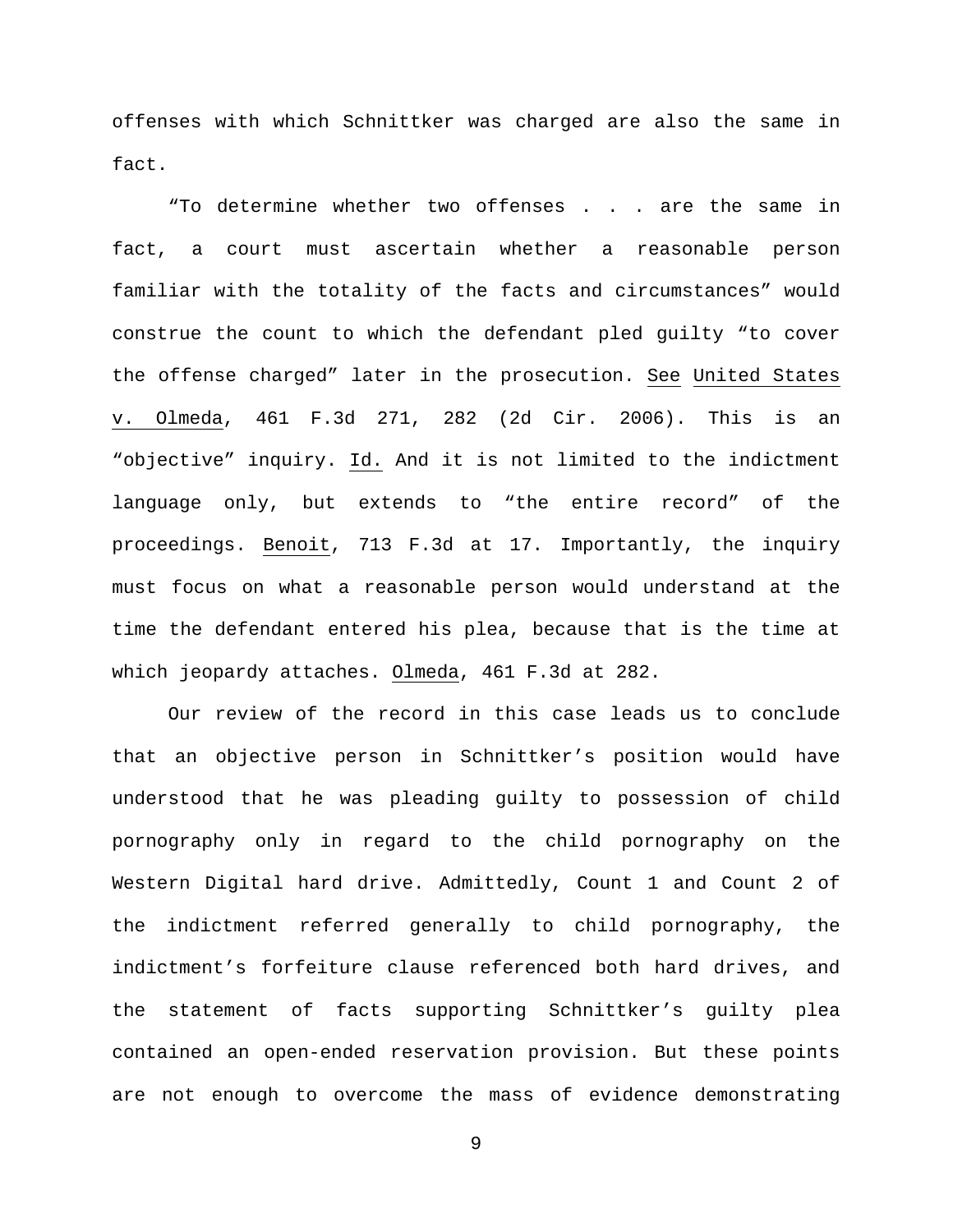that, at the time Schnittker pled guilty, a reasonable person would know full well that he was pleading guilty only in regard to the child pornography on the Western Digital hard drive.

As detailed above, once Schnittker disclosed his intention to plead guilty to Count 2, the government made it "express" that Schnittker's guilty plea would be based only on the child pornography on the Western Digital hard drive. Moreover, the government then produced spreadsheets delineating the different file names on the respective hard drives to make abundantly clear that the child pornography on the Maxtor hard drive supported Count 1 and the child pornography on the Western Digital hard drive supported Count 2.

The government emphasized this point again in open court just before Schnittker tendered his guilty plea in regard to the possession count.[1](#page-9-0) Finally, both defense counsel and Schnittker signed a statement of facts in connection with Schnittker's guilty plea that named only the Western Digital hard drive, and the government mentioned only that hard drive when it outlined for the district court the evidence it would have used were

<span id="page-9-0"></span><sup>&</sup>lt;sup>1</sup> The Supreme Court has directed lower courts not to rely on a defendant's "supposed acquiescence to a prosecutorial statement" when identifying the scope of a prior crime for purposes of the Armed Career Criminal Act. Descamps v. United States, 133 S. Ct. 2276, 2289 (2013). In this case, though, we do not face such an issue, because an objective review of the record makes clear that Schnittker accepted the prosecutor's statement.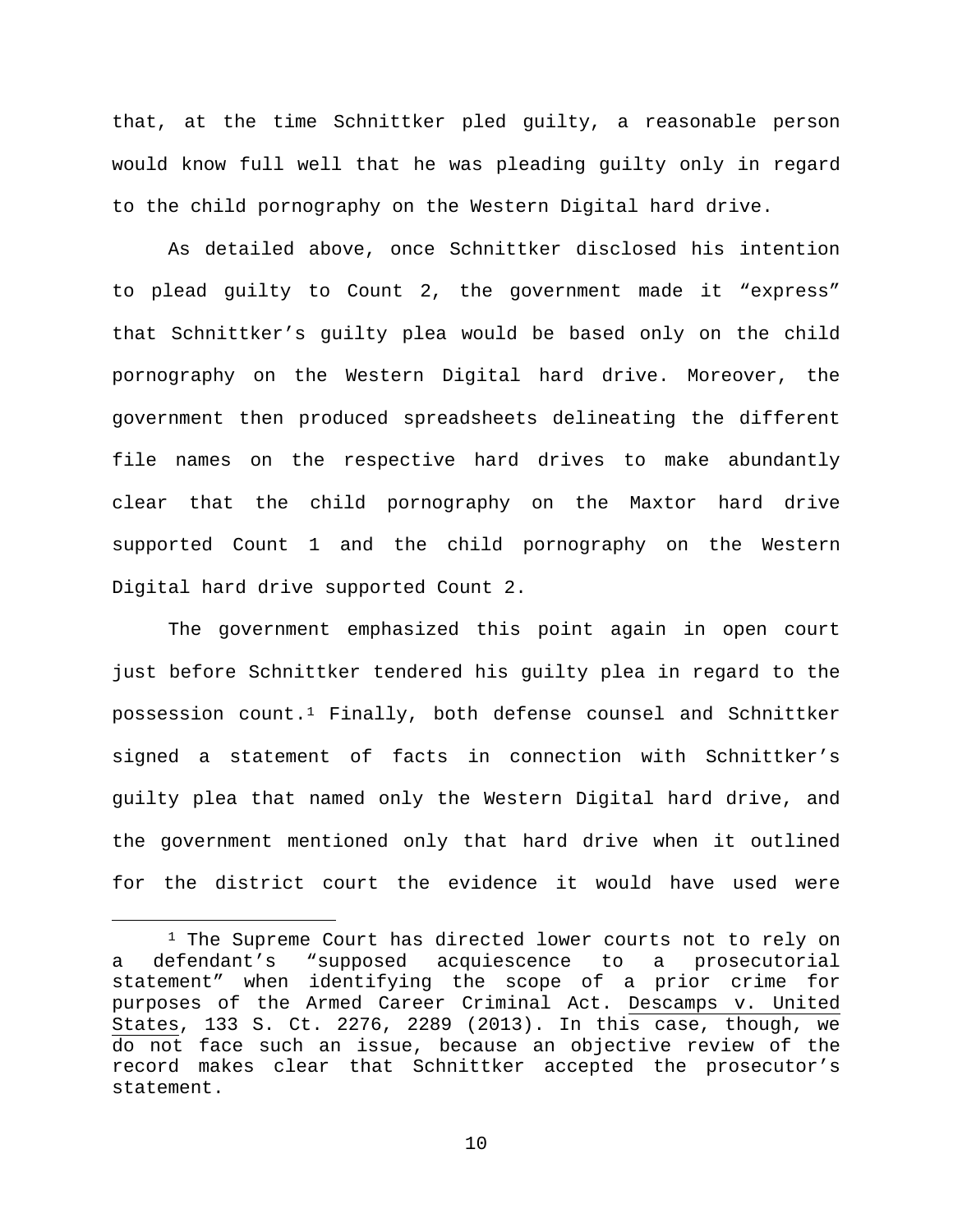Schnittker to have gone to trial on the possession count. All of this compels us to conclude that a reasonable person familiar with the totality of the facts and circumstances would have understood that he was pleading guilty only in regard to the child pornography on the Western Digital hard drive.

Having ascertained the scope of Schnittker's plea, we must now determine whether the unlawful conduct encompassed by Schnittker's later prosecution for receipt of child pornography is distinct from that which was covered by his earlier plea. The federal courts of appeals have relied on various manifestations of distinct conduct to determine that separate counts were not the same in fact. See United States v. Teague, 722 F.3d 1187, 1191 (9th Cir. 2013) (separate CDs and hard drives may support separate conduct); Benoit, 713 F.3d at 16-17 (separate images may support separate conduct); see also United States v. Halliday, 672 F.3d 462, 470-71 (7th Cir. 2012) (separate videos or dates may support separate conduct); United States v. Bobb, 577 F.3d 1366, 1375 (11th Cir. 2009), cert. denied, 560 U.S. 928 (2010) (separate images or dates may support separate conduct).

In United States v. Polouizzi, the Second Circuit rejected the defendant's double jeopardy claim because it concluded that no double jeopardy violation exists so long as "the possession conviction was based on an image the receipt of which did not form the basis of the receipt conviction." 564 F.3d 142, 159 (2d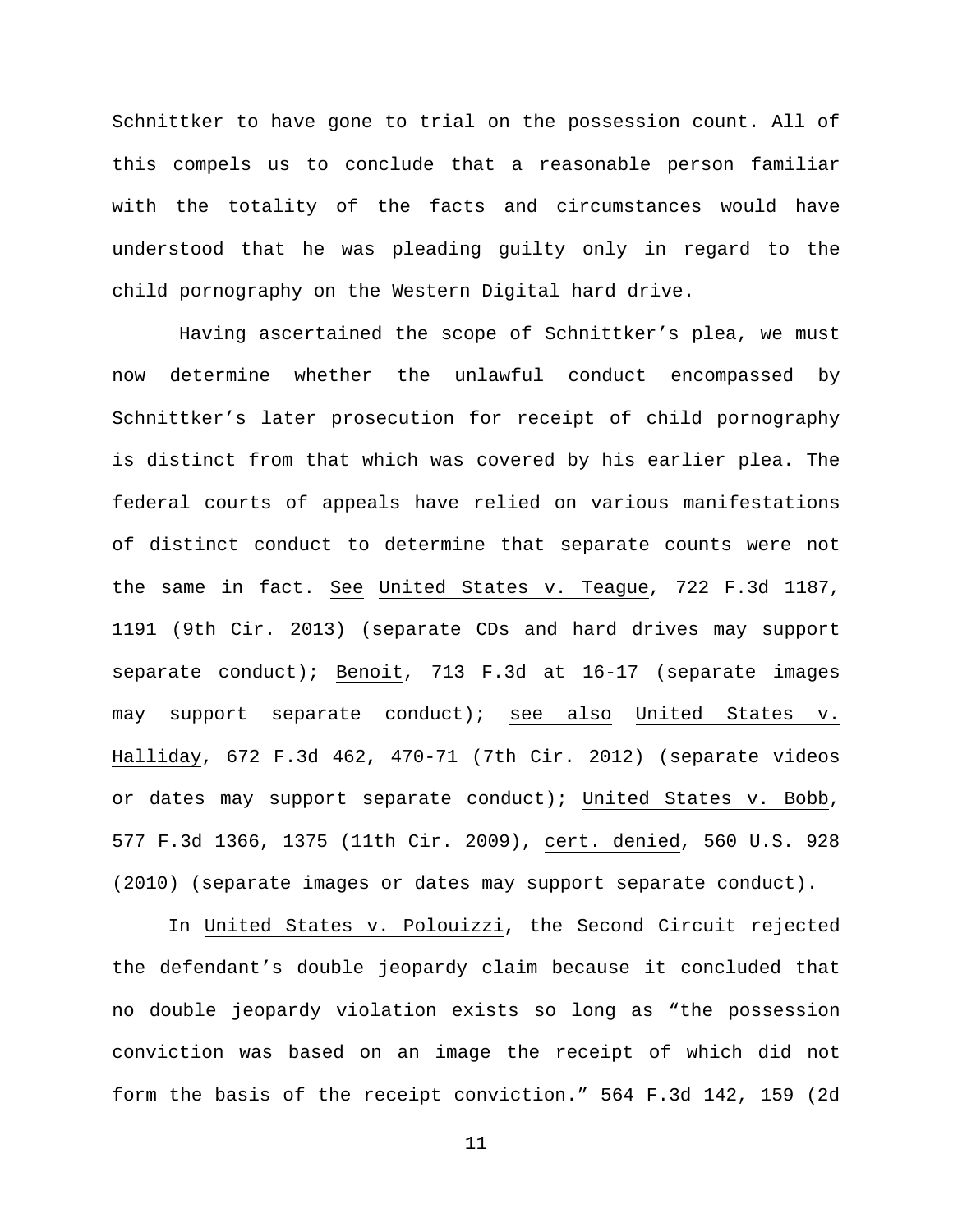Cir. 2009). This is a sensible tack, because different images or videos display different human beings or different sexual activities. The images are thus in a genuine sense distinct. Distinctiveness is in fact all the more likely in cases such as this where the child pornography collection is truly massive.

In this case, for example, Schnittker admitted to possessing over 1,000 images or videos of child pornography on the Western Digital hard drive, while the district court made clear that it was relying on four videos on the Maxtor hard drive as the basis for its judgment on the receipt conviction. Moreover, a government witness testified that many files on the Maxtor hard drive "were not duplicates" of the files on the Western Digital hard drive. Consequently, because the defendant admitted to possessing over one thousand images or videos of child pornography, at least some of which did not ground the receipt conviction, there is more than sufficient proof in the record that "the possession conviction was based on an image the receipt of which did not form the basis of the receipt conviction." Polouizzi, 564 F.3d at 159.

In sum, the two offenses at issue in this case were not the same in fact. The prosecution and conviction of Schnittker under